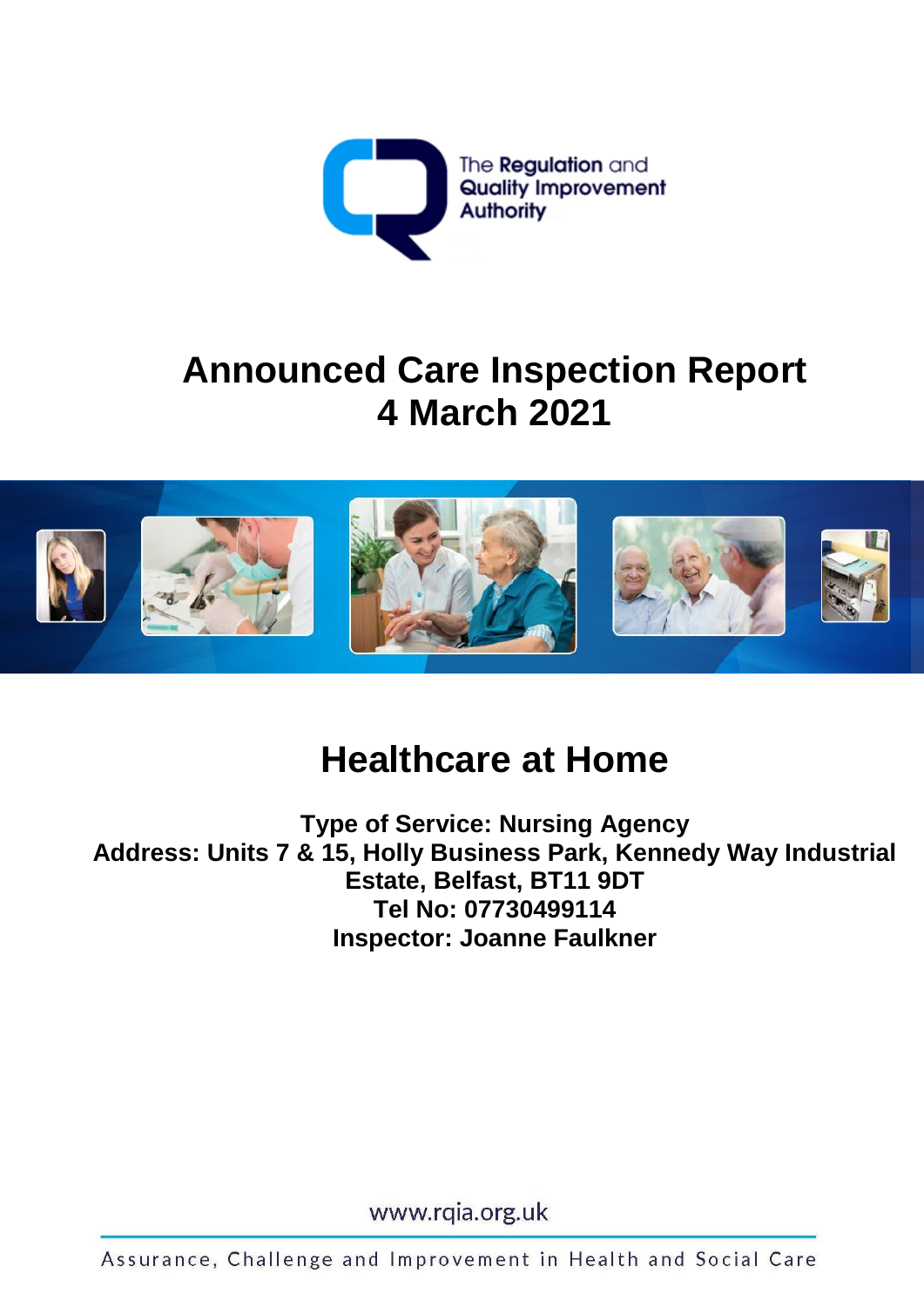It should be noted that this inspection report should not be regarded as a comprehensive review of all strengths and areas for improvement that exist in the service. The findings reported on are those which came to the attention of RQIA during the course of this inspection. The findings contained within this report do not exempt the service from their responsibility for maintaining compliance with legislation, standards and best practice.

#### **1.0 What we look for**



### **2.0 Profile of service**

Healthcare at home is a nursing agency which supplies registered nurses to provide specialised care and treatments to patients in their own homes.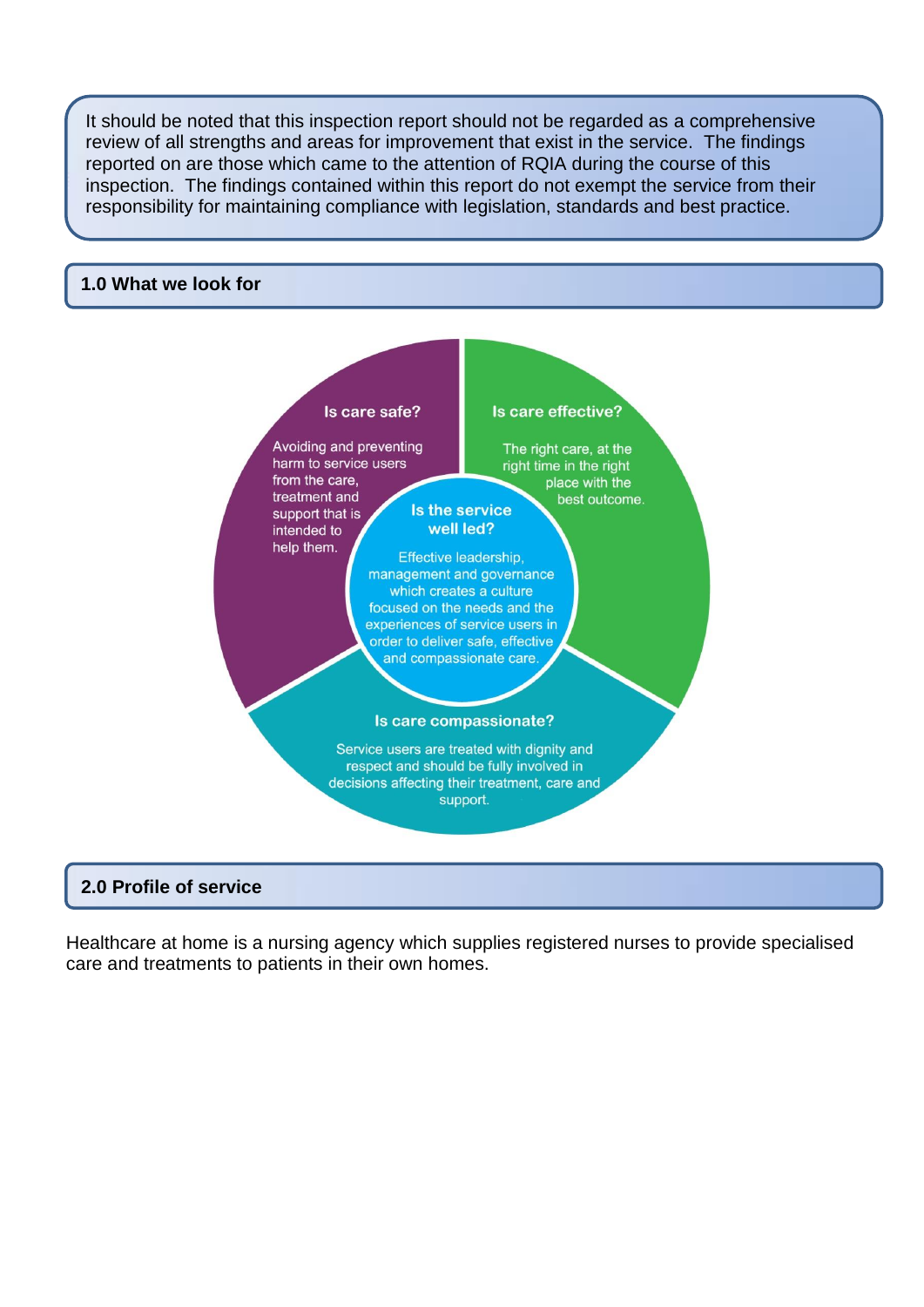#### **3.0 Service details**

| <b>Organisation/Registered Provider:</b>                   | <b>Registered Manager:</b>  |
|------------------------------------------------------------|-----------------------------|
| <b>Healthcare at Home</b>                                  | Ms Heather Rosemary McNeely |
| <b>Responsible Individual:</b><br>Mr Nicholas Robin Conway |                             |
| Person in charge at the time of inspection:                | Date manager registered:    |
| Ms Heather Rosemary McNeely                                | 14 August 2008              |

#### **4.0 Inspection summary**

Due to the coronavirus (COVID-19) pandemic the Department of Health (DOH) directed RQIA to continue to respond to ongoing areas of risk identified in services.

The last care inspection of the agency was undertaken on 24 July 2019. Since the date of the last care inspection, RQIA was informed of any notifiable incidents which had occurred within the agency in accordance with regulations.

Having reviewed the agency's regulatory history, and in the absence of RQIA not being made aware of any specific risk to the patients who receive care from the agency, the decision was made to undertake a remote inspection, to reduce any risk in relation to the spread of Covid-19.

An announced inspection took place on 4 March 2021 from 10.15 to 12.15 hours.

Information was requested to be submitted to RQIA prior to the inspection and this was reviewed by the inspector in advance of the inspection. The inspection focused on discussing aspects of the submitted information, in order to substantiate the information. The inspector contacted stakeholders to obtain their views on the service quality.

We reviewed the dates that criminal records checks (AccessNI) for staff employed by the agency had been completed to ensure that they were in place before staff were supplied to patients. We checked that all staff were registered with the Nursing and Midwifery Council (NMC) and that there was a system in place for ongoing monitoring of staff registration status.

Staff adherence to the Covid-19 Guidance was also reviewed through discussion with a number of staff and patients. In addition, we reviewed Covid-19 related information which had been provided to staff.

The inspection assessed progress with any areas for improvement identified during the last care inspection.

No areas requiring improvement were identified during this inspection.

Evidence of good practice was found in relation to recruitment practices and staff registrations with the NMC. Good practice was also found with regards to Infection Prevention and Control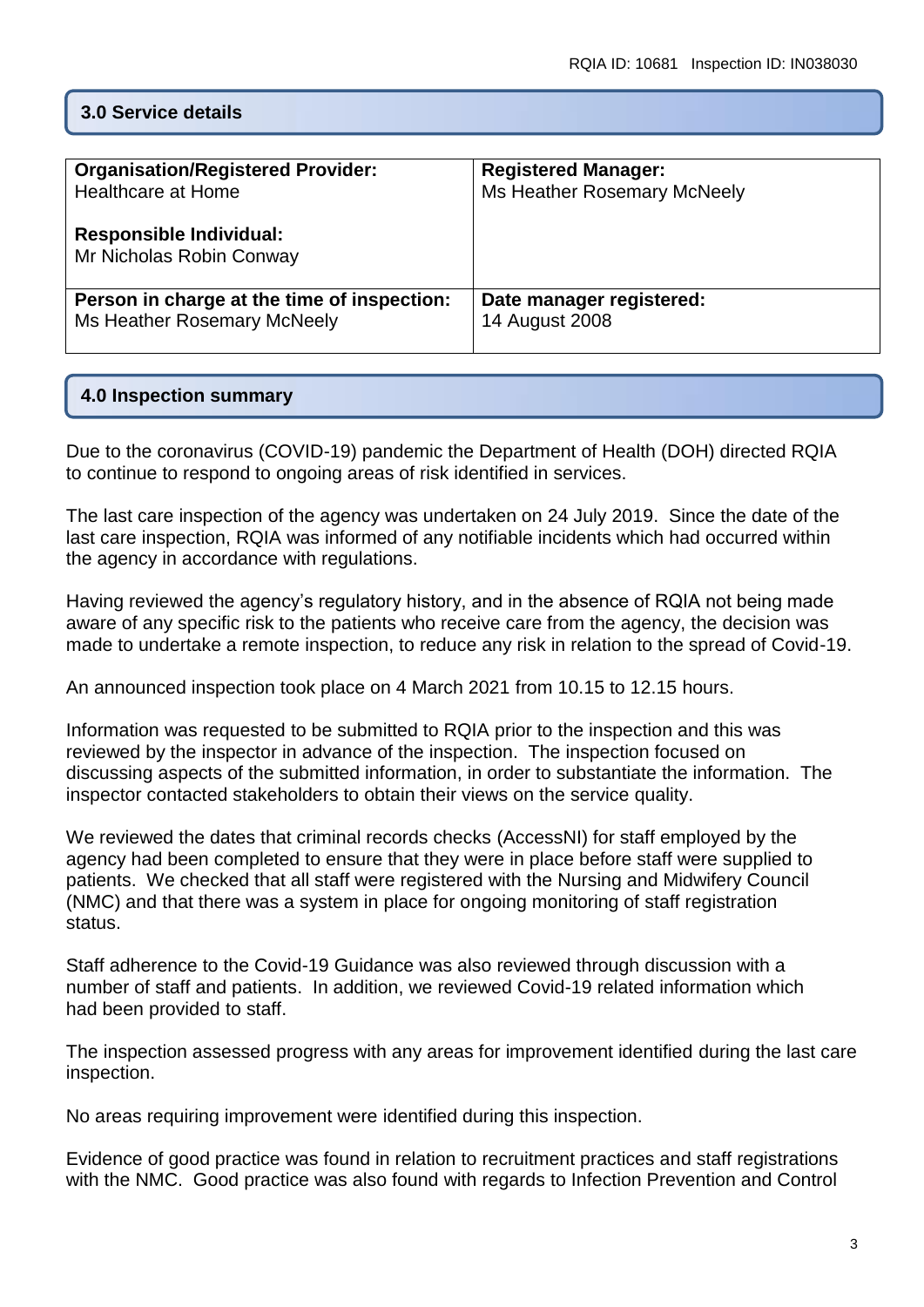(IPC); it was evidenced that staff had been adhering to the current Covid-19 guidance on the use of Personal Protective Equipment (PPE).

Those consulted with indicated that they were satisfied with the care provided.

The findings of this report will provide the agency with the necessary information to assist them to fulfil their responsibilities, enhance practice and patients' experience.

This inspection was underpinned by the Health and Personal Social Services (Quality, Improvement and Regulation) (Northern Ireland) Order 2003, the Nursing Agencies Regulations (Northern Ireland) 2005 and the Nursing Agencies Minimum Standards, 2008.

#### **4.1 Inspection outcome**

|                                       | <b>Regulations</b> | <b>Standards</b> |
|---------------------------------------|--------------------|------------------|
| Total number of areas for improvement |                    |                  |

This inspection resulted in no areas for improvement being identified. Findings of the inspection were discussed with Ms Heather Rosemary McNeely, registered manager, as part of the inspection process and can be found in the main body of the report.

Enforcement action did not result from the findings of this inspection.

### **4.2 Action/enforcement taken following the most recent care inspection dated 24 July 2019.**

Other than those actions detailed in the Quality Improvement Plan (QIP) no further actions were required to be taken following the most recent inspection on 24 July 2019.

The completed QIP was returned and approved by the care inspector.

### **5.0 How we inspect**

Prior to inspection we reviewed the information held by RQIA in relation to the agency. This included the previous inspection report and QIP, notifiable events, and any written and verbal communication received since the previous care inspection.

Following a review of the information submitted to RQIA, the inspection took place remotely, using video technology, with the manager and the clinical services manager.

During our inspection we focused on contacting the patients, staff and Health and Social Care Trust (HSCT) representatives to obtain their views on the service.

To ensure that the required pre-employment checks were in place before staff visited patients, we reviewed the following:

Recruitment records specifically relating to Access NI checks and NMC registrations.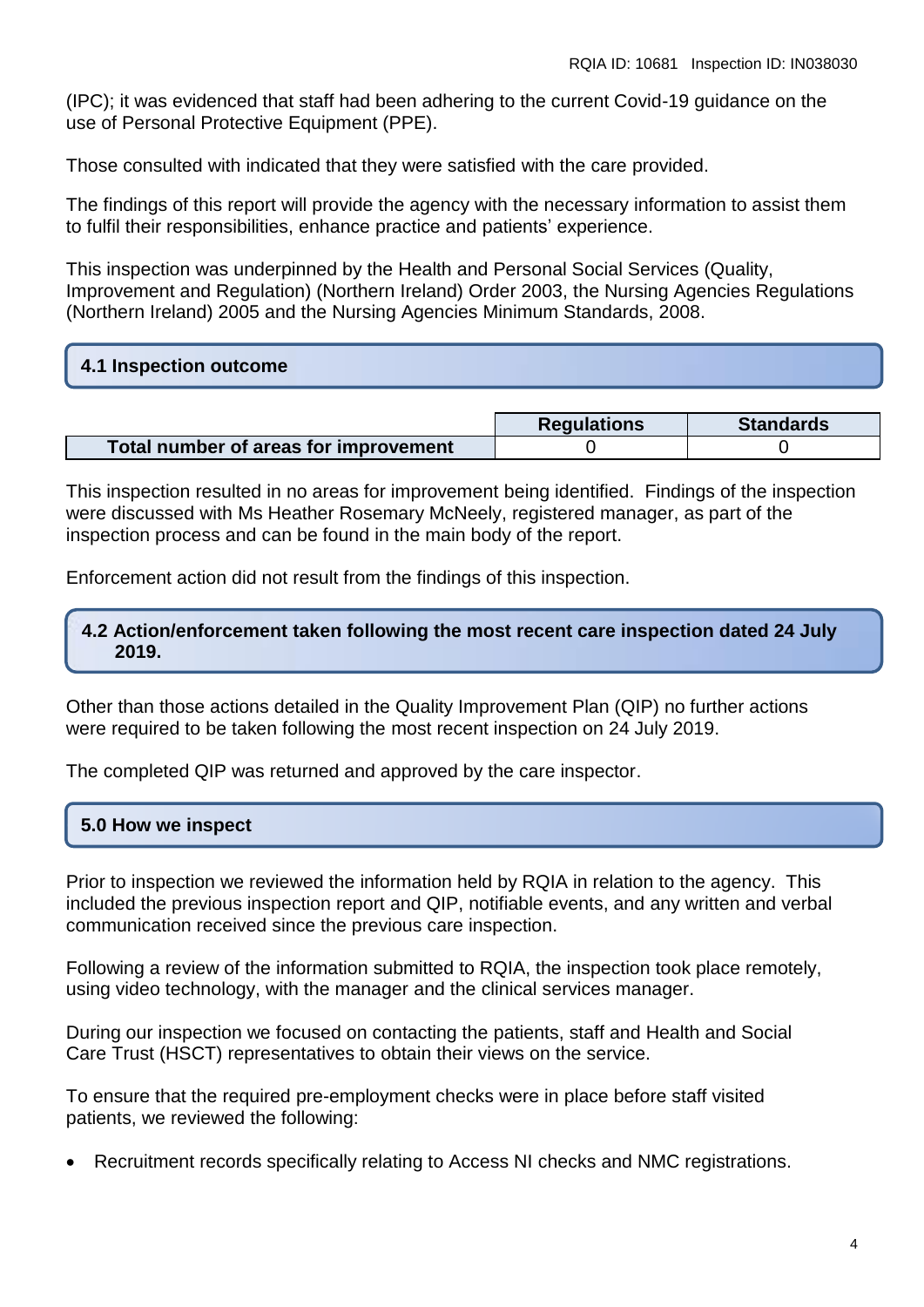We also reviewed IPC procedures to ensure that they were compliant with the current Covid-19 guidance.

We discussed any complaints and incidents that had been received by the agency with the manager and in addition we reviewed the quality monitoring processes to ensure that these areas were routinely monitored as part of the monthly checks in line with Regulation 20 of The Nursing Agencies Regulations (Northern Ireland) 2005.

RQIA provided information requesting feedback from staff and other stakeholders in relation to the quality of service provided. This included an electronic survey for staff, to feedback to the RQIA.

We would like to thank the registered manager, patients, staff and HSCT representatives for their support and co-operation throughout the inspection process.

## **6.0 What people told us about this agency**

The feedback received indicated that people were satisfied with the current care provided.

During the inspection we spoke with the manager and the clinical services manager, with the use of video technology.

Following the inspection we spoke with a number of registered nurses and patients who indicated that that they were very happy with the care and support provided by the agency. Feedback was also received from HSCT representatives. Comments are detailed below:

## **Staff**

- "I really enjoy it; we get the time to do things. I get job satisfaction."
- "I can raise issues; my manager is very hands-on; I can ring her about anything."
- "We have enough PPE, we order via the portal; there is always more than enough."
- "The registered manager is approachable; I feel relaxed with her and can chat to her."
- "I have no issues; it is a privilege to care for patients."
- "The clinical services manager calls us and checks in with us."
- "Everything is fine, I have no concerns."
- "This has been an exceptional year and the agency has gone above and beyond the PPE recommendations."
- "Really good, specialist team."
- "I have worked here nine years and I love it."
- "This is a lovely job; we have one to one patient time."
- "The managers are approachable. The training is excellent; they support us with our revalidation."
- "We are very patient focussed; the majority of our work is palliative care. We become part of the patient's family a lot of the time."
- "We have time to listen."

Staff spoken with praised the manager and the clinical services manager for their support, approachability and responsiveness.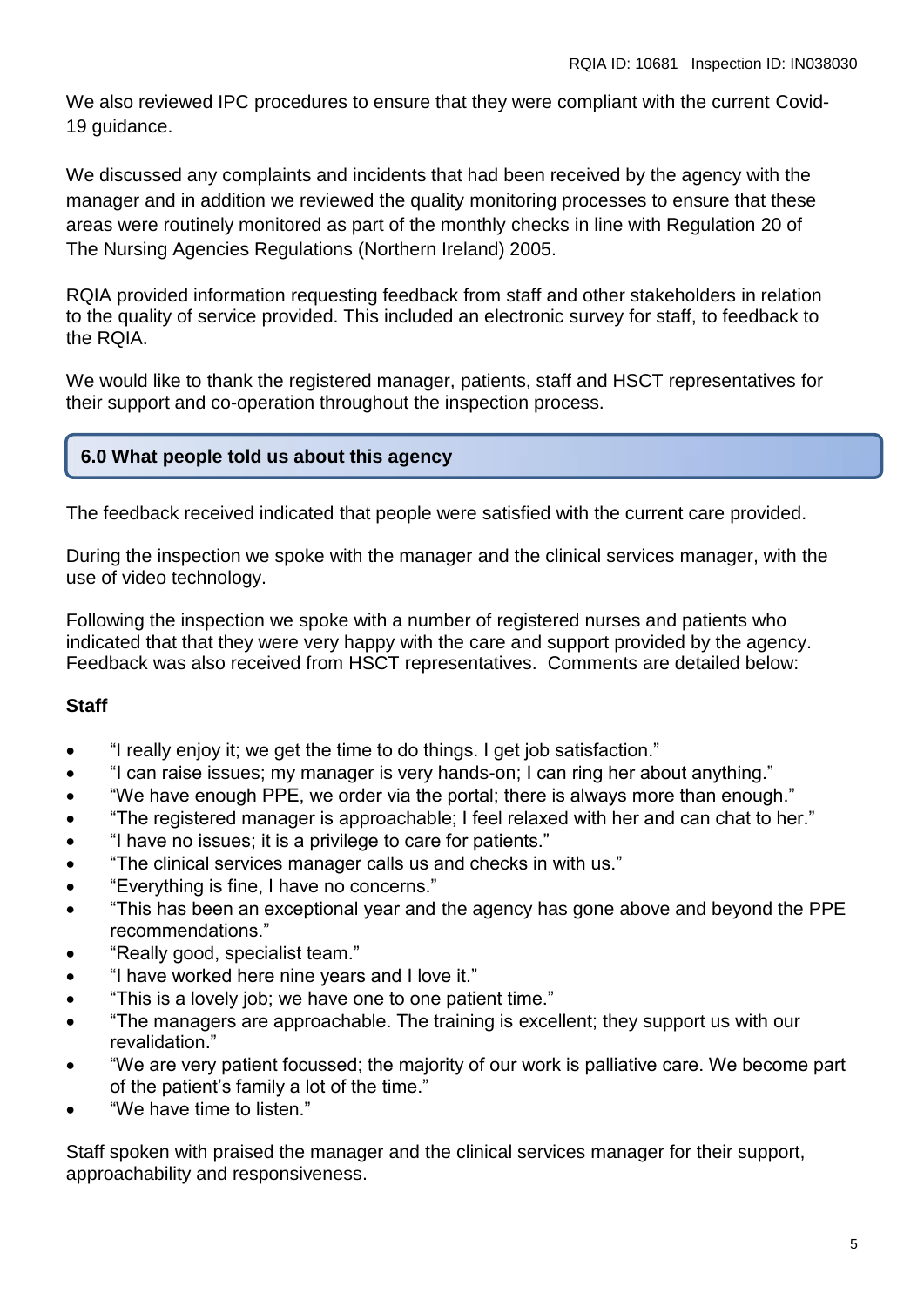## **Patients**

- "Everything is brilliant. I mostly have the same nurse, she is great."
- "I can raise concerns; I have no issues at all."
- "Staff are in full PPE; masks, gloves aprons."
- "The nurses are always here on time and they are great."
- "The service is great; it saves me going away to Antrim."
- "I have no problems with the staff at all."
- "Staff are very good and polite."
- "The nursing staff are absolutely excellent."
- "The whole thing works extremely well."
- "Staff are very attentive; they could not be better."
- "I have regular staff; I have got to know them. Staff will ring to check I am okay. We laugh a lot."
- "I could report concerns but I have none."

## **HSCT representatives**

 "My experience with Healthcare at Home has been great of late. I lead the service and prescribe the treatment for these patients (I think total of 14). The patients are very happy with their care and I am confident that the team look after them well. Interactions I've had lead me to believe that the team have robust protocols and engage with me regularly if there are any queries. They've kept me well informed throughout the pandemic too and been flexible when patients have needed changes in treatment regimens."

Patients and HSCT representatives also responded to an electronic survey. The feedback received indicated that people were satisfied with the current care and support. Comments included:

- "My main connection is with the nursing staff each of whom, without exception, has displayed a professional & caring attitude coupled with tenacity when solving problems as & when they arise. I will be eternally grateful for the love & laughter I have experienced with each of them."
- "I am very happy with the nurses that come to the house for the infusion."
- "Very professional team."
- "Very capable, competent and compassionate staff. Totally professional."
- "Very high quality nursing and admin team, I am very confident that my patients are well cared for by Healthcare at Home."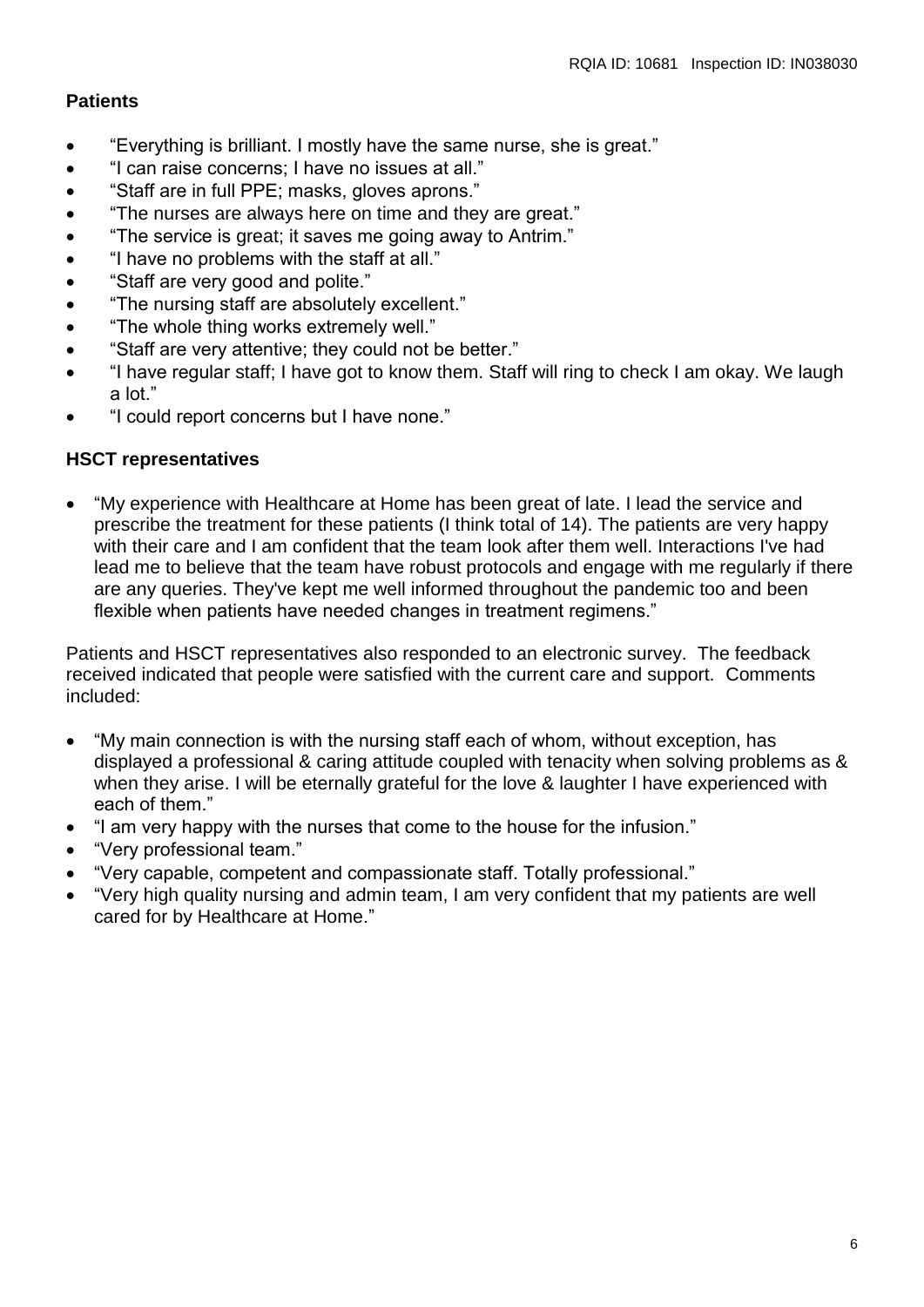# **7.0 The inspection**

| Areas for improvement from the last care inspection                                              |                                                                                                                                                                                                                                                             |                                    |  |
|--------------------------------------------------------------------------------------------------|-------------------------------------------------------------------------------------------------------------------------------------------------------------------------------------------------------------------------------------------------------------|------------------------------------|--|
| Action required to ensure compliance with The Nursing Agencies<br><b>Minimum Standards, 2008</b> |                                                                                                                                                                                                                                                             | <b>Validation of</b><br>compliance |  |
| Area for improvement 1                                                                           | The registered person shall ensure that a<br>system is developed to ensure the views and                                                                                                                                                                    |                                    |  |
| <b>Ref: Standard 10</b>                                                                          | comments of people who use the services<br>provided by the nursing agency are                                                                                                                                                                               |                                    |  |
| <b>Stated: First time</b>                                                                        | systematically obtained and acted on in the<br>evaluation and planning of services.                                                                                                                                                                         |                                    |  |
| To be completed by:                                                                              |                                                                                                                                                                                                                                                             |                                    |  |
| 30 September 2019                                                                                | Ref: 6.5                                                                                                                                                                                                                                                    |                                    |  |
|                                                                                                  | Action taken as confirmed during the<br>inspection:                                                                                                                                                                                                         | <b>Met</b>                         |  |
|                                                                                                  | It was identified that the agency has a number<br>of processes in place to ensure that they<br>obtain the views and comments of people who<br>use the service. This includes an annual<br>survey and monthly feedback from patients<br>and their relatives. |                                    |  |

## **7.1 Inspection findings**

### **Recruitment**

Discussion with the manager identified that they were knowledgeable in relation to safe recruitment practices in accordance with Regulation 12, Schedule 2 and Standard 4. The review of the agency's staff recruitment records specifically relating to Access NI checks confirmed that recruitment was managed in accordance with the regulations and minimum standards and completed before staff members commence employment and direct engagement with patients.

A review of the records confirmed that all registered nurses provided by the agency are currently registered with the NMC. We noted that there was a system in place each month for monitoring staff registrations. The manager advised that staff are not permitted to work if their professional registration lapses.

## **Covid-19**

Discussion with the manager and staff identified that they had a good understanding of the procedures to follow whilst providing care to patients and in the event of patients or staff being diagnosed with Covid-19. There was a protocol in place in relation to managing the care of new referrals and in relation to patients who may be discharged from hospital.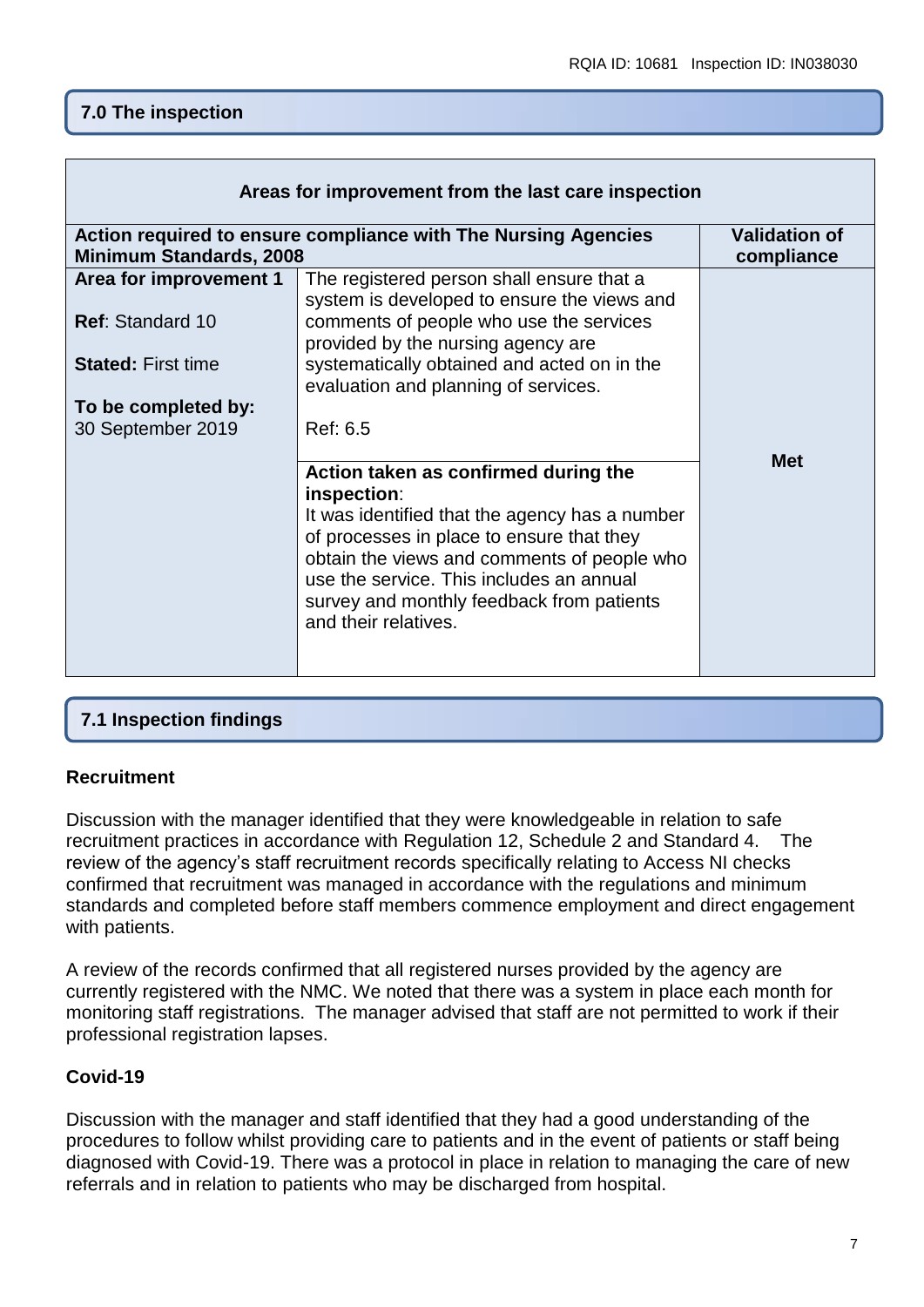Staff had been provided with a range of information with regards to Covid-19 specifically relating to IPC, Covid-19 awareness and environmental cleanliness. This also included guidance on the donning (putting on) and doffing (taking off) of PPE. We noted that information relating to Covid-19 was stored in a folder and accessible for all staff. Staff had also completed training in relation to IPC and Covid-19 awareness. The manager further described how a range of Covid-19 related information was provided as required to staff.

There was a system in place to ensure that IPC procedures were being adhered to. We reviewed records relating to IPC policies, training and use of PPE which were in-line with the guidance. The policies and procedures had been updated to include Covid-19 and were available within the agency.

Staff we spoke with described how they wore PPE for activities that brought them within two metres of the patient. Staff reported that there was a good supply of PPE and arrangements for appropriate safe disposal of PPE. Staff who spoke with us were knowledgeable in the donning and doffing procedures. The patients spoken with confirmed that the staff wore PPE appropriately.

The agency has provided staff with the organisation's hand hygiene policy. Staff stated that there were adequate arrangements to ensure that good handwashing techniques could be adhered to; hand sanitisers where available.

## **Governance and Management Arrangements**

The agency's provision for the welfare, care and protection of patients was reviewed. We viewed the procedures maintained by the agency in relation to the regional guidance 'Adult Safeguarding Prevention and Protection in Partnership' July 2015.

On the day of the inspection we were informed that since the last inspection the agency made two referrals to the relevant HSCT Adult Safeguarding team. Discussions with the manager indicated that they had been managed in accordance with the procedures. Staff who spoke to us demonstrated that they had a clear understanding of the actions to be taken with regards to reporting matters relating to allegations of abuse.

We reviewed incidents that had occurred since the previous inspection and noted that the agency had dealt with the incidents in accordance with the required regulations and their own policy and procedures.

The agency maintains a policy relating to complaints and compliments. From discussions with the manager it was identified that no complaints have been received by the agency since the previous inspection. The agency has a process for managing and auditing complaints.

We reviewed the agency's monthly monitoring reports for December 2020 and, January and February 2021; we identified that the process included engagement with the patient's where appropriate their relatives, staff and HSCT representatives. The reports included details of the review of accident/incidents, safeguarding matters, complaints, staffing arrangements which included staff training.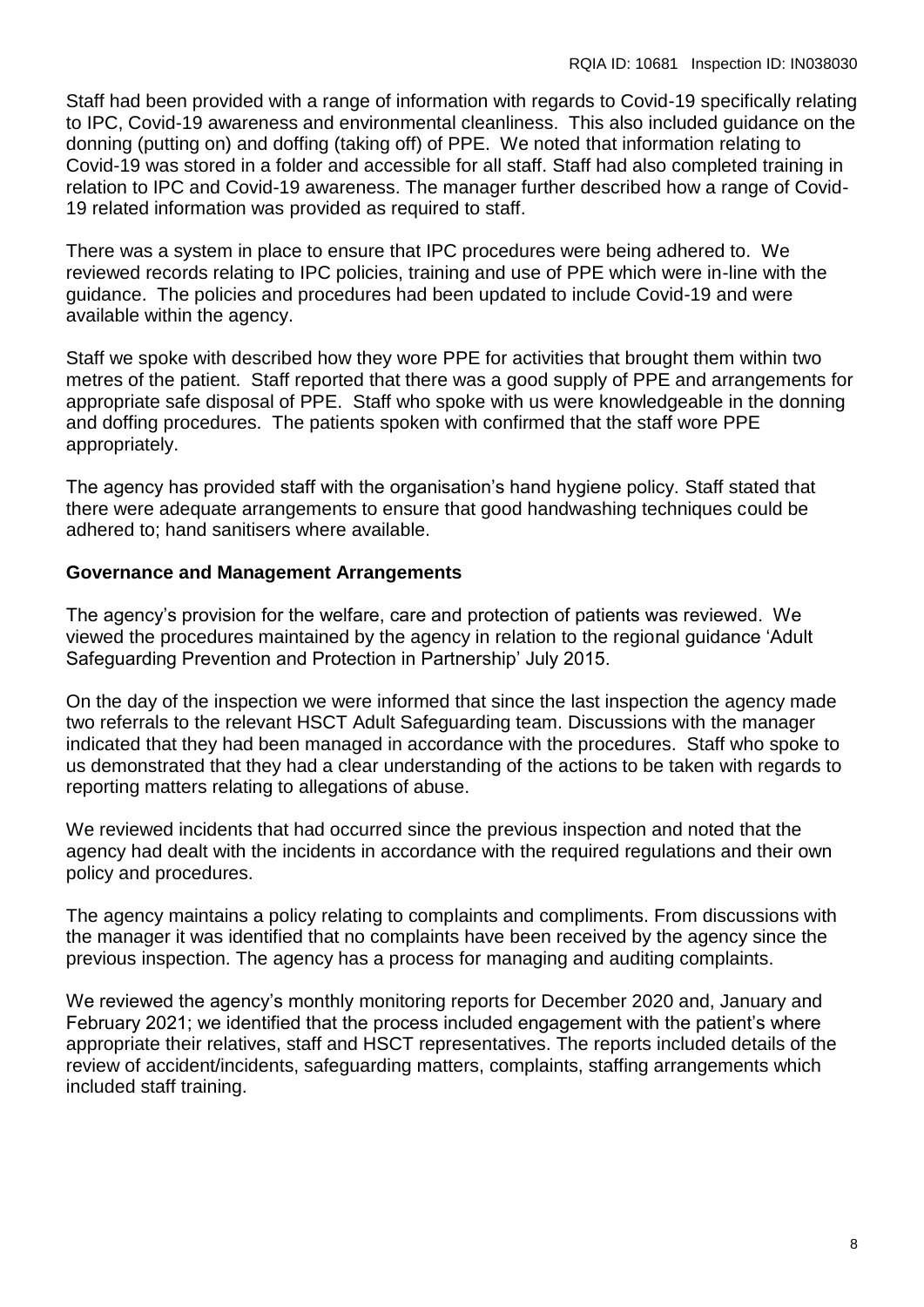## **Areas of good practice**

Evidence of good practice was found in relation to staff recruitment practices and staff registrations with the NMC. Good practice was found in relation to IPC; staff had been adhering to the current Covid-19 guidance on the use of PPE

#### **Areas for improvement**

No areas for improvement were identified during this inspection.

|                                       | <b>Requlations</b> | <b>Standards</b> |
|---------------------------------------|--------------------|------------------|
| Total number of areas for improvement |                    |                  |

|  | 8.0 Quality improvement plan |
|--|------------------------------|
|--|------------------------------|

There were no areas for improvement identified during this inspection, and a QIP is not required or included, as part of this inspection report.